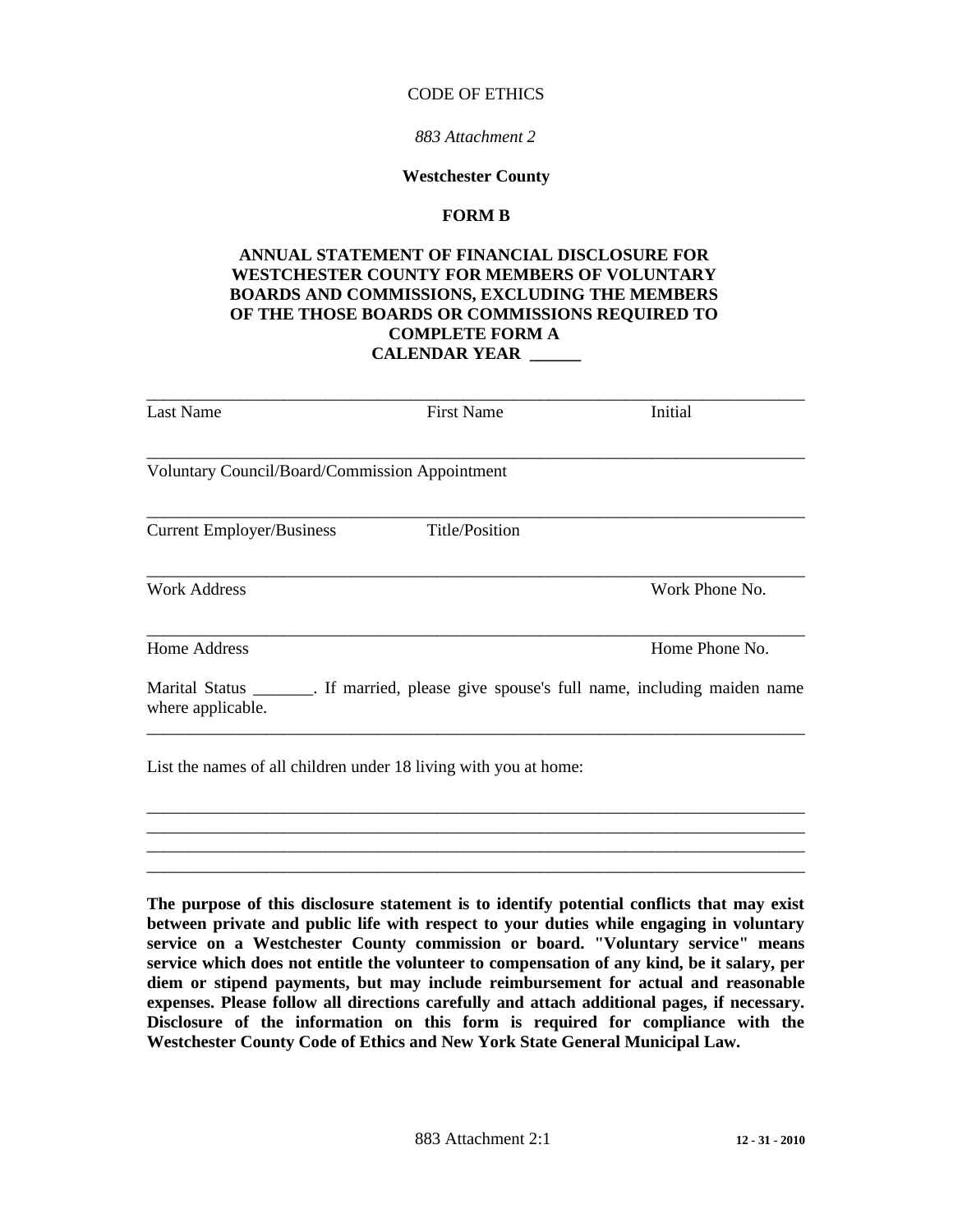# WESTCHESTER COUNTY

# **1. Outside Employment & Businesses**

List the name of every employer or business from which you were paid more than \$5,000 for services performed or for goods sold or produced, whether you were a paid member, officer, director, or employee, during the reporting period. Do not list the County of Westchester as an employer (this information is covered in question 3 below) or individual customers or clients of the business. Do not list businesses in which you were an investor only (these are identified in question 2 below). Identify the nature and type of the business, such as a partnership, corporation, limited liability company, or sole proprietorship, and list your relationship(s) to the employer or business (i.e., owner, partner, officer, director, member, employee and /or shareholder) and state your position with the employer. Provide the same information for your spouse.

| Name     | Relationship | Name of Employer  | Nature of   | Type of              | Position |
|----------|--------------|-------------------|-------------|----------------------|----------|
| E.q.:    | to You       | or Business       | Business    | <b>Business</b>      | Held     |
| John Doe | Husband      | <b>ABC</b> Realty | Real estate | Partnership Employee |          |

\_\_\_\_\_\_\_\_\_\_\_\_\_\_\_\_\_\_\_\_\_\_\_\_\_\_\_\_\_\_\_\_\_\_\_\_\_\_\_\_\_\_\_\_\_\_\_\_\_\_\_\_\_\_\_\_\_\_\_\_\_\_\_\_\_\_\_\_\_\_\_\_\_\_\_\_\_

\_\_\_\_\_\_\_\_\_\_\_\_\_\_\_\_\_\_\_\_\_\_\_\_\_\_\_\_\_\_\_\_\_\_\_\_\_\_\_\_\_\_\_\_\_\_\_\_\_\_\_\_\_\_\_\_\_\_\_\_\_\_\_\_\_\_\_\_\_\_\_\_\_\_\_\_\_

■ None.

# **2. Privately Held Investments**

List the name of any privately held entity in which, during the reporting period, you had an ownership interest of at least 20% of the entity or an investment with a total value of at least \$50,000 in the entity. Do not list any entity listed in response to question 1 above or any publicly traded entity. Identify the nature of the business and the type of business (e.g., corporation, limited liability company, partnership). Provide the same information for your spouse or children under 18 living with you at home.

|          |              |                    | Nature of             |                 |
|----------|--------------|--------------------|-----------------------|-----------------|
| Name     | Relationship |                    | <b>Business</b>       | Type of         |
| E.q.:    | to You       | Name of Entity     | Private               | <b>Business</b> |
| Mary Doe | Self         | R&D Investigations | <i>Investigations</i> | Corporation     |

\_\_\_\_\_\_\_\_\_\_\_\_\_\_\_\_\_\_\_\_\_\_\_\_\_\_\_\_\_\_\_\_\_\_\_\_\_\_\_\_\_\_\_\_\_\_\_\_\_\_\_\_\_\_\_\_\_\_\_\_\_\_\_\_\_\_\_\_\_\_\_\_\_\_\_\_\_

\_\_\_\_\_\_\_\_\_\_\_\_\_\_\_\_\_\_\_\_\_\_\_\_\_\_\_\_\_\_\_\_\_\_\_\_\_\_\_\_\_\_\_\_\_\_\_\_\_\_\_\_\_\_\_\_\_\_\_\_\_\_\_\_\_\_\_\_\_\_\_\_\_\_\_\_\_

 $\mathcal{L}_\text{max} = \mathcal{L}_\text{max} = \mathcal{L}_\text{max} = \mathcal{L}_\text{max} = \mathcal{L}_\text{max} = \mathcal{L}_\text{max} = \mathcal{L}_\text{max} = \mathcal{L}_\text{max} = \mathcal{L}_\text{max} = \mathcal{L}_\text{max} = \mathcal{L}_\text{max} = \mathcal{L}_\text{max} = \mathcal{L}_\text{max} = \mathcal{L}_\text{max} = \mathcal{L}_\text{max} = \mathcal{L}_\text{max} = \mathcal{L}_\text{max} = \mathcal{L}_\text{max} = \mathcal{$ 

# **3. Westchester County Employment**

List any and all relatives, defined with respect to this question only as your spouse, children, siblings, parents or in-laws, including yourself, who were employed by the County of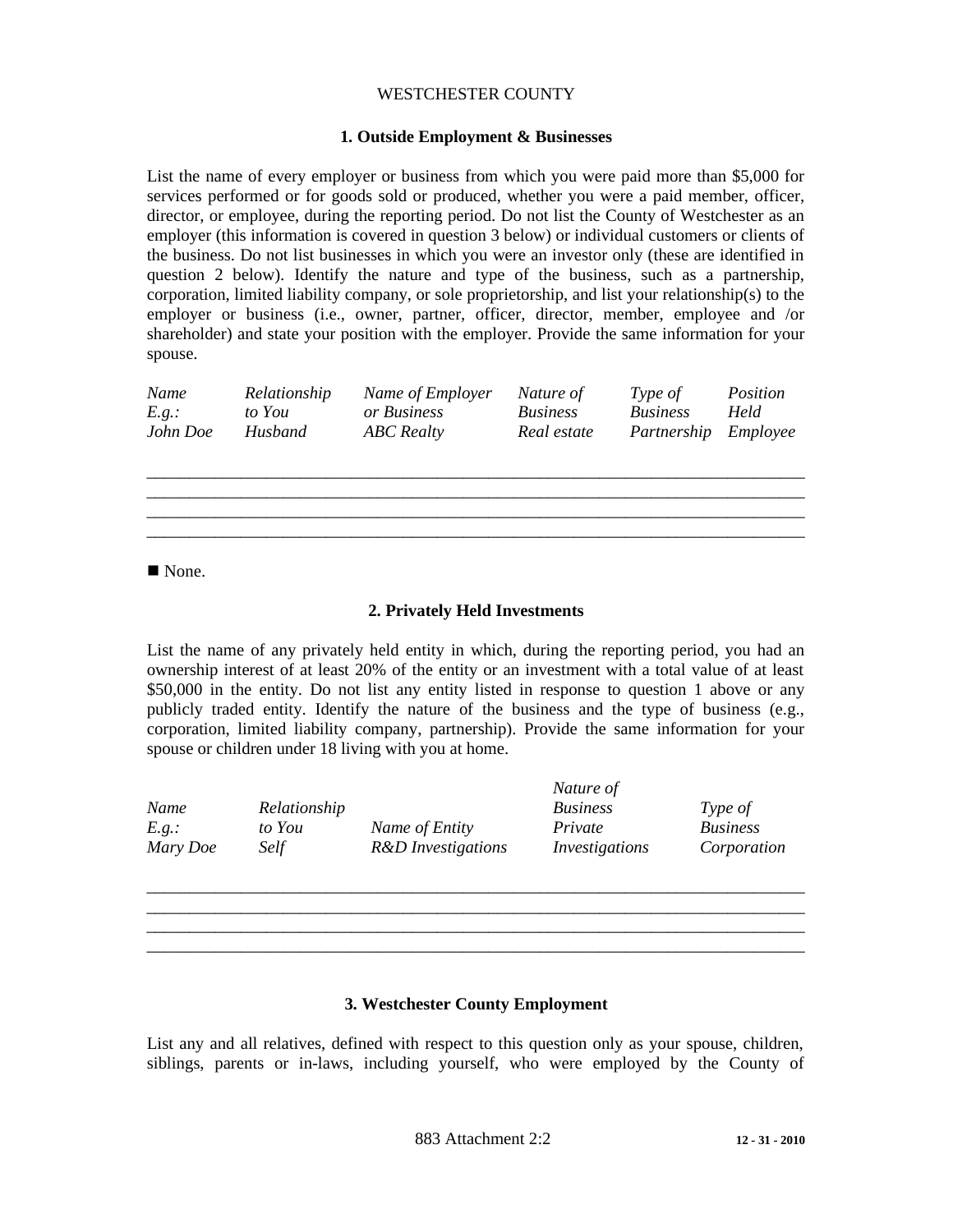# CODE OF ETHICS

Westchester in a permanent, full time capacity during the reporting period. Please include the position, or title, and the department.

| Name<br>E.g.: Ralph Roe | Relationship<br>to You<br>Father-in-law | Position Held/<br>Title<br>Attorney | County<br>Department<br>Law Dept. |
|-------------------------|-----------------------------------------|-------------------------------------|-----------------------------------|
|                         |                                         |                                     |                                   |

None.

#### **4. Government and Not-for-Profit Positions**

\_\_\_\_\_\_\_\_\_\_\_\_\_\_\_\_\_\_\_\_\_\_\_\_\_\_\_\_\_\_\_\_\_\_\_\_\_\_\_\_\_\_\_\_\_\_\_\_\_\_\_\_\_\_\_\_\_\_\_\_\_\_\_\_\_\_\_\_\_\_\_\_\_\_\_\_\_

List each office or position, whether paid or unpaid, that you held during the reporting period with any federal, state, or municipal government entity or with any not-for-profit organization. Do not list entities where you were only a member but had no office or position. Do not list entities where you only volunteered in a non-policymaking, non-administrative capacity, such as a neighborhood Girl Scout leader or a Little League coach. Do not list any office or position reported elsewhere on this form.

*Entity or Organization Position E.g.: Westchester County League of Women Voters Board Member*

None.

# **5. Gifts**

\_\_\_\_\_\_\_\_\_\_\_\_\_\_\_\_\_\_\_\_\_\_\_\_\_\_\_\_\_\_\_\_\_\_\_\_\_\_\_\_\_\_\_\_\_\_\_\_\_\_\_\_\_\_\_\_\_\_\_\_\_\_\_\_\_\_\_\_\_\_\_\_\_\_\_\_\_ \_\_\_\_\_\_\_\_\_\_\_\_\_\_\_\_\_\_\_\_\_\_\_\_\_\_\_\_\_\_\_\_\_\_\_\_\_\_\_\_\_\_\_\_\_\_\_\_\_\_\_\_\_\_\_\_\_\_\_\_\_\_\_\_\_\_\_\_\_\_\_\_\_\_\_\_\_ \_\_\_\_\_\_\_\_\_\_\_\_\_\_\_\_\_\_\_\_\_\_\_\_\_\_\_\_\_\_\_\_\_\_\_\_\_\_\_\_\_\_\_\_\_\_\_\_\_\_\_\_\_\_\_\_\_\_\_\_\_\_\_\_\_\_\_\_\_\_\_\_\_\_\_\_\_

List each gift worth \$75 or more that you or your spouse received from any person, firm or entity that has or had a matter pending during the reporting period before the voluntary board or commission upon which you serve. For purposes of this question, "matter pending" means a formal request for a contract, goods, services, funding, license or permit. A "gift" means anything of value for which you or your spouse paid nothing or paid less than the fair market value and may be in the form of money, services, reduced interest on a loan, travel, travel reimbursements, entertainment, hospitality, or in any other form. Note that separate gifts from the same or affiliated donor during the reporting period must be added together for purposes of the \$75 threshold.